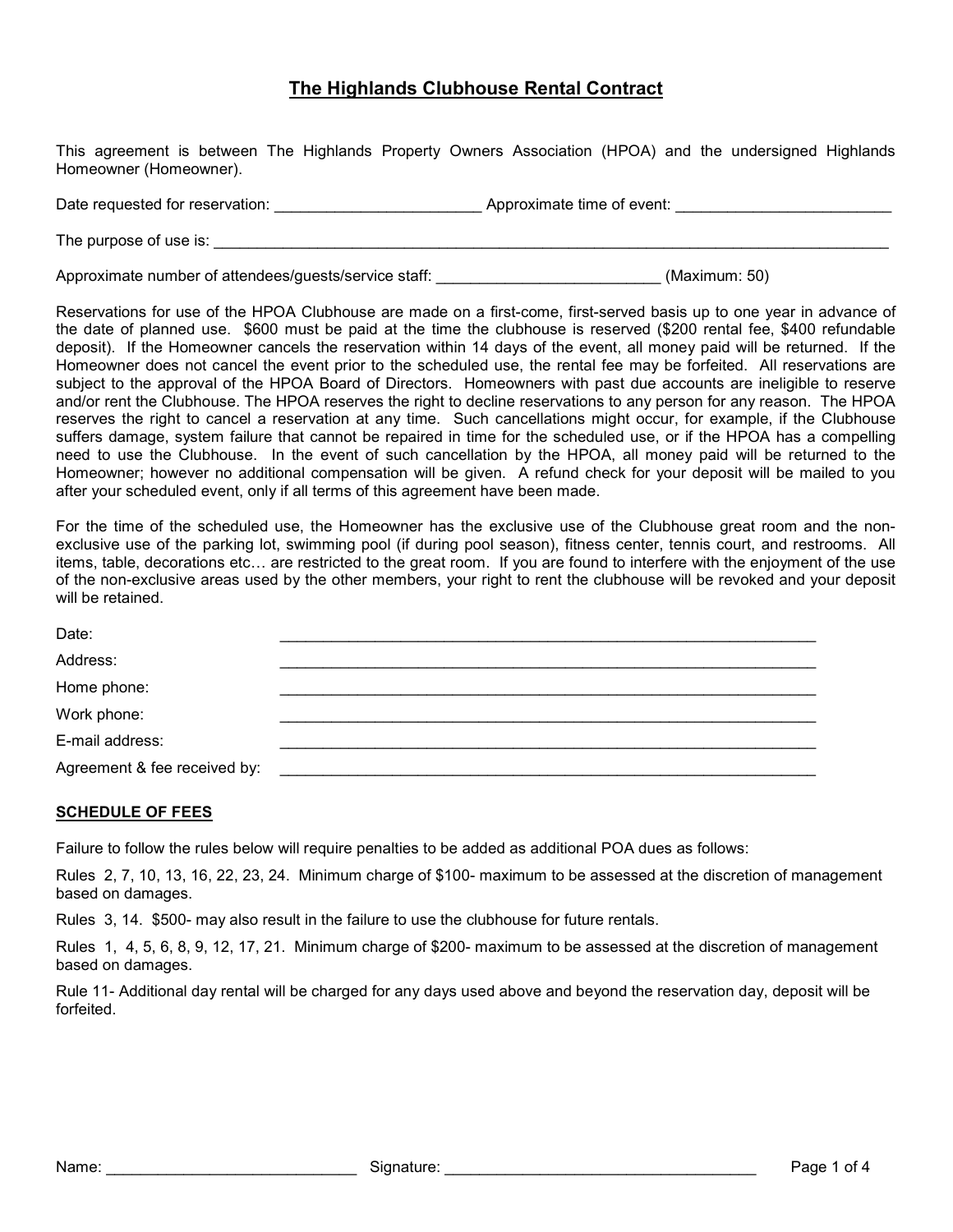## RULES OF USAGE

(1) Decorations may be used; however, no items may be attached to the walls, wood work, windows, tables or any surfaces. Use of tape, staples, a staple gun, push pins, tacks, command strips, nails, glitter, birdseed, rice, silly string, bubbles, water balloons, or confetti are strictly prohibited in the amenity and parking areas. If Balloons are used all balloons, string etc… must be removed.

(2) Homeowner agrees to be present during entire time of set up and actual usage and must be the last person to leave. Homeowner is responsible to ensure that all window and doors are secure.

(3) Homeowner agrees to limit the number of persons to no more than fifty (50).

(4) Homeowner agrees to restrict parking by himself and his guests to designated areas only. No parking is allowed on the grass or landscaped areas.

(5) Homeowner agrees to no smoking inside the Clubhouse. Illegal drugs, activities and/or gambling are not permitted. Violators will be prosecuted to the fullest extent of the law.

(6) Homeowner agrees to limit the volume of all music and all noise (including talking) generated during the use to a level that does not disturb other Homeowners. Music is limited to the clubhouse great room and is not permitted at the pool or any area outside the great room. Unreasonable, disruptive or offensive language is prohibited.

(7) Homeowner(s) and all guests should be dressed appropriately; Shirts and shoes must be worn at all times in the clubhouse, no swim attire is permitted in the gym or great room.

(8) Candles are not permitted in the amenity area.

(9) Pets are not permitted in any of the amenity areas.

(10) If guests of your event use the fitness center, tennis courts or pool you are required to ensure they follow all of the rules that pertain to these areas. (Children under 18 should not been in the fitness center unattended).

(11) The clubhouse is available beginning at 7:00 a.m. the day of reservation and all clean up must be completed no later than 12:01 a.m. the morning following the reservation. All items brought into the clubhouse must be removed by 12:01 a.m. following the event. (This includes all Trash, decorations, tables etc…)

(12) Homeowner agrees to follow the setup/cleanup procedures as well as return all furniture to its original position. If furniture is moved it must be properly moved, no dragging which can damage the floor and the furniture. All furniture must remain in the clubhouse and not placed or used outside.

(13) Do not remove any items attached to the walls without prior approval.

(14) Adult supervision is required for participants under 21 years of age.

(15) Any event open to the public is prohibited. Any events where items or services are being sold or money is collected are prohibited. Charging fees to attend or participate in your event, including, but not limited to, a registration or admission fee are prohibited. I understand that misrepresentation of the purpose of use and/or the charging of fees constitutes fraud and I agree to pay the HPOA liquidated damages of \$1000 in the event the actual purpose of use does not correspond to the purpose stated above or in the event participation fees are charged.

(16) The loading zone in front of the clubhouse may be used to load and unload only; parking for the duration of the event is not permitted.

(17) Homeowner should not adjust thermostats.

(18) Homeowner agrees to notify the Management Company of any problems encountered and any damage to the Clubhouse and/or grounds caused during his use within 24 hours. Homeowner agrees to pay for the costs to repair all damage immediately and will be added as additional dues to their account until they are paid.

(19) If damages are noted to the clubhouse upon your initial entry, you must call the office or the emergency number (if after office hours) to report the damages. It is assumed that any damages not reported upon your initial entry occurred as the result of your rental, and you will be charged accordingly.

(20) I understand that I will not be allowed to serve any alcoholic beverages on the premises of the clubhouse to anyone under the age of twenty-one (21) during the above-referenced date. I understand that I will not be allowed to sell alcoholic beverages for any reason (cash bar) and alcoholic beverages should not be left unattended by an adult at any time. All alcoholic beverages must be removed from the premises immediately following the event. I further understand that I will be responsible for any liability, if any, incurred by my guests for violating this addendum on the above referenced date and that the Highlands Property Owners Association assumes no responsibility.

(21) No doors may be obstructed during the rental period. Doors must remain closed at all times; they cannot be propped open, tampered with, or locking systems disengaged. Take special care to leave exits free of obstacles. It is imperative that events do not interfere with the Fire Codes.

(22) All surfaces, tables, chairs, sinks, countertop, cook top, refrigerator, floors etc… must be left free of all food, grime, dirt, and debris. Please remember that Homeowners will be using this area for causal use following your event.

(23) All floors must be left free of all food, grime, dirt, and debris. Homeowner must provide vacuum cleaner, if one is not available.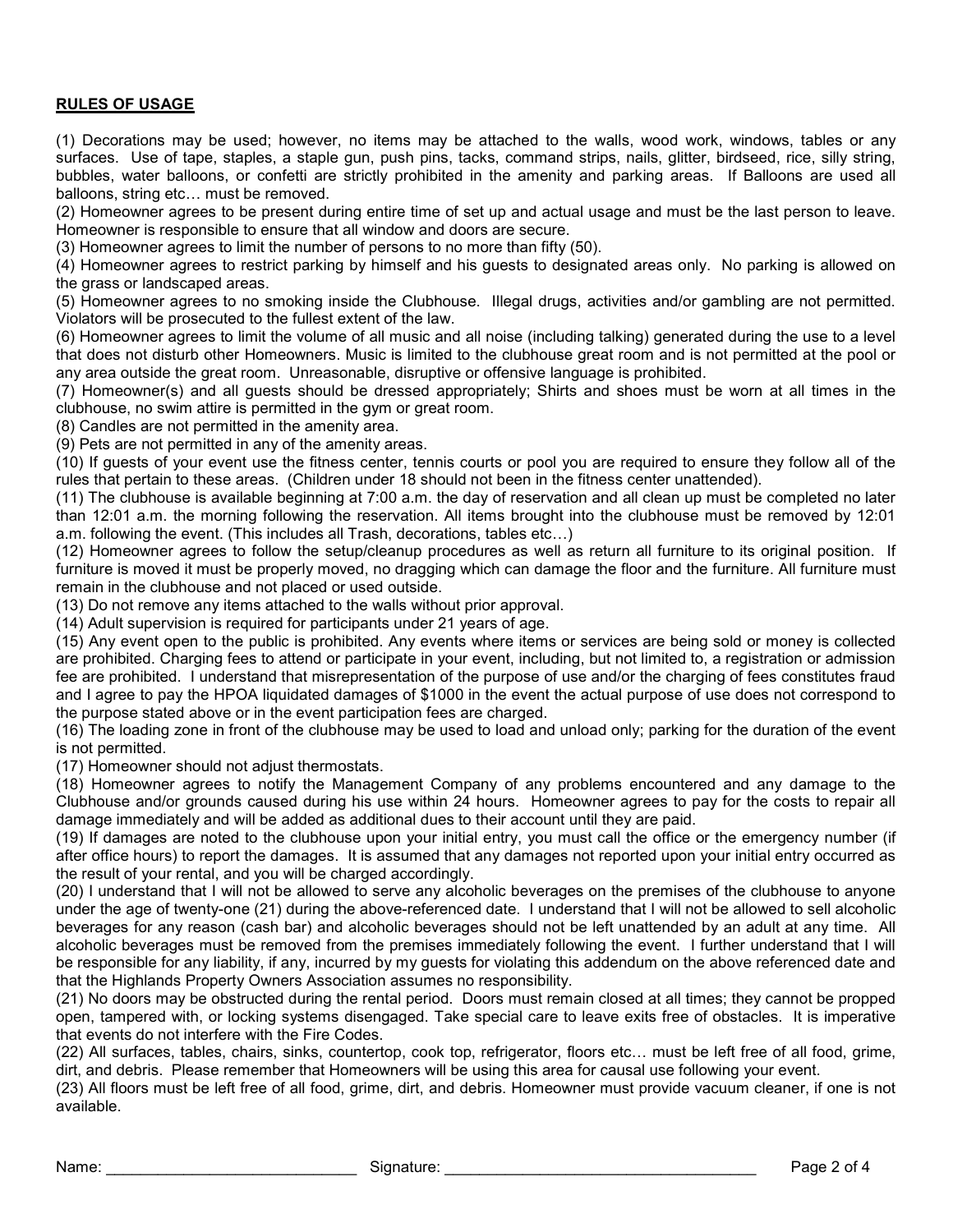(24) All trash cans must be emptied (including bathrooms) and put the bags in the large green trash cans located outside the clubhouse.

(25) Homeowner agrees to assume 100% responsibility for conduct and personal belongings of himself and his guests

Penalties will be assessed at the complete discretion of management with the assistance of the schedule below. The goal of management is to protect your clubhouse and investment and damage caused by rental is extremely costly and time consuming.

I am a Highlands Homeowner in good standing. I assume full responsibility for my actions and those of each of my guests, including all claims of theft, disturbance, or damages to any property or injuries to anyone caused by me or my guests. I agree to indemnify and hold harmless the HPOA for all such claims whether the accident occurs on the common ground, on part of the recreational facilities, parking areas, or adjacent areas. By signing this contract I agree that I have been notified of fees, fines, and charges that will be assessed under the conditions specified.

Misuse of the facility or the failure to comply with these regulations will be sufficient reasons for denying any further applications.

Any decisions made with regards to damage or forfeited deposits are at the sole discretion of management. I have read, understand, and agree to all terms of this agreement.

Revision 9.15.2021